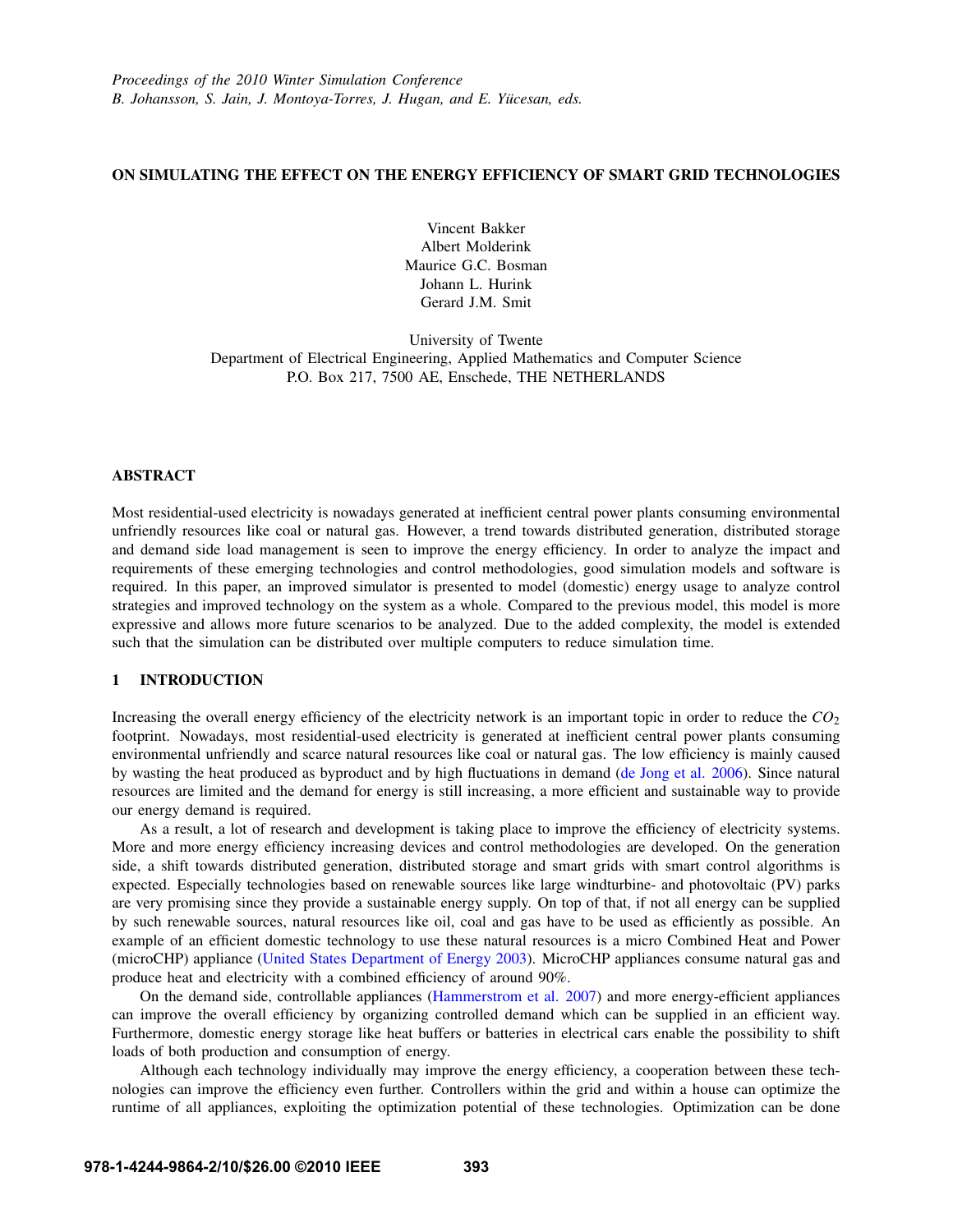#### *Bakker, Molderink, Bosman, Hurink and Smit*

locally, like optimizing the runtime of a microCHP device, but cooperation between multiple houses and other distributed generation technologies can lead to a globally improved efficiency. Especially a combination of these devices and a large penetration rate can have a significant impact on the electricity grid.

In order to analyze the impact and requirements of emerging technologies and control methodologies, good models and simulation software is required. The simulation model must be capable of simulating, in detail, domestic technologies and control algorithms. The model has to be flexible to be able to incorporate future technologies without changing the whole model. Furthermore, it must be possible to simulate a large group of houses, since the ultimate goal is to analyze the impact of changes within the house (appliances and/or control algorithms) on the entire system. Furthermore, it must be possible to simulate and analyze requirements of future scenarios of smart grids, where control in the grid is distributed over multiple houses.

In (Molderink et al. 2009) an initial version of a simulator is presented. Although this simulator was quite flexible and fast, some drawbacks were observed. The initial version of the simulator only takes devices that consume/produce electricity and/or heat into account. Promising technologies like wind- and solar power cannot be incorporated in the simulation, limiting the possibility simulating promising future scenarios. Furthermore, it is assumed that electricity can be exchanged between houses, but that heat stays within a house. This excludes the possibility to model for example district heating or miniCHP appliances.

Besides the restrictions in the initial model, the evolution of the used control algorithms becomes a bottleneck for using this simulator. These new algorithms lead to improved results and more flexible control strategies, but their computational complexity increases as well. This leads to increased simulation time and memory requirements. As a result, simulations take a lot of time or are simply not executable due to the large memory requirements.

In the remaining of this paper, an improved version of the simulator is presented. Improvements in the model and the addition to distribute the simulation over multiple computers leads to a new simulator, overcoming the above mentioned problems. First, in Section 2 the requirements of the simulator are described. After giving some related work in Section 3, the improvement model is given in Section 4. The distribution of the simulations over multiple computers is described in Section 5. Implementation and validation details and the corresponding results are given in Section 6 and Section 7 respectively. Finally, the last section presents the conclusions.

### 2 REQUIREMENTS

The goal of the simulator is to create a tool to analyze the effect of residential generation and storage technologies and optimization methodologies for a large fleet of houses. Therefore, individual houses need to be modeled in detail, i.e. on a device level. The simulated situation should be an accurate model of the actual situation. Therefore, every individual (type of) device present in houses has to be modeled and it has to be possible to import measurement data (e.g. electricity usage) into the devices. However, not only current available devices need to be modeled, but it also has to be possible to incorporate future devices and technologies. Since it is not yet known what future devices, technologies and scenarios look like, the model of the house needs to be very generic and flexible. Furthermore, almost all houses are different and have different characteristics. This is caused by behavior of the residents, the devices they own and use, the number of residents in a house etc. The modeled house should be able to represent different types of houses (family/single-person houses, big/small houses, etc.). We thus need a realistic, generic and flexible model of a house.

Within a house a controller is present. This can a be simple controller like a thermostat and a controller which decides when the boiler has to fill the heat buffer, but a more sophisticated controller which takes for example electricity prices into account is also possible.

For the simulation of a massive introduction of micro-generation, multiple houses are to be combined in a grid. The base for this simulation is the realistic, generic and flexible model of a house since each house should be individually addressed due to their individual characteristics and internal state. Multiple houses grouped together form a grid, e.g. a city with a realistic mix of houses. There are a lot of different possible scenarios (different combinations of houses, housecontrollers, etc.), thus this part of the model needs to be very flexible as well. Especially when local optimizations are coordinated on a global level, i.e. the local controllers communicate with a coordinating global controller, a lot of scenarios are possible. For example, (Scott, Vaessen, and Verheij 2008) describes a situation concerning a Virtual Power Plant (VPP). Due to the different local controllers in the houses, it may be possible that not all houses respond to the global controller because not every type of local controller reacts on the signals in the same way.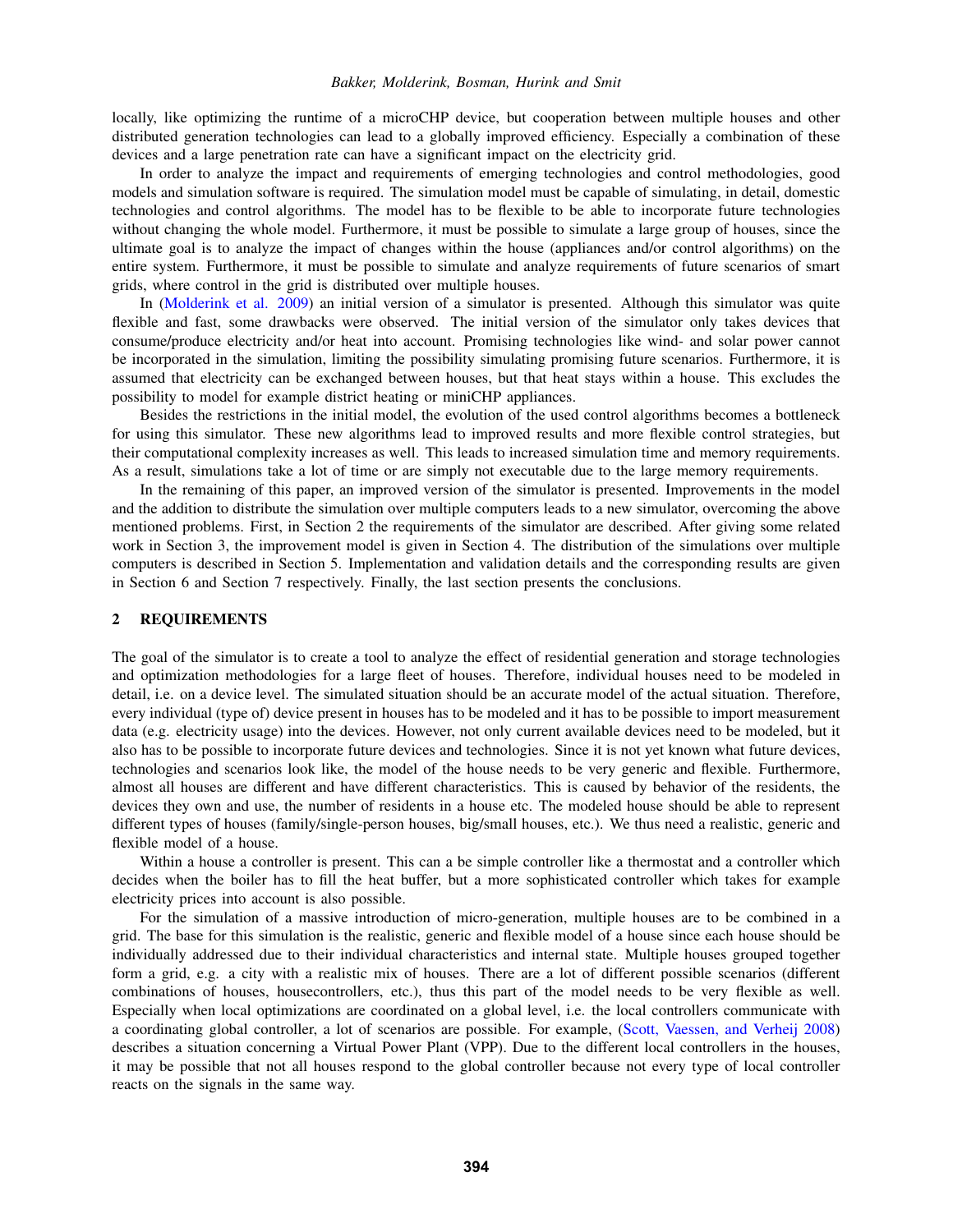#### *Bakker, Molderink, Bosman, Hurink and Smit*

Summarizing, the base of the model is a realistic, generic and flexible model of a house on a device level. Multiple houses are combined in a grid to analyze the effect of a large group of houses. The simulator should be easily adaptable to new types of micro-generators, controllers and other supported elements. It should be easy to simulate different scenarios, combinations of different houses and present local controller and global objectives.

Comparing to the requirements of the previous version of our simulator, the following requirements are still present: a) Simulation of realistic settings and devices. B) Both single house and a grid with a large amount of houses. C) Flexible, both in adding new elements and in the supported scenarios and D) Adjustable logging/precision in time interval length. A detailed description of these requirements can be found in (Molderink et al. 2009).

Compared to the previous simulator, it is not sufficient to concern only heat and electricity. Although the previous version already is generic and flexible, it is not possible to realistically simulate renewable sources and take the phase shift into account. Thus, the model needs to be more generic. Furthermore, improved and more complex optimization algorithms decrease the simulation speed, so also the simulation speed needs to be improved. Finally, the network communication of the optimization methodologies needs to be monitored (between local and global controller) to verify the used protocols and define the requirements for the communication media.

# 3 RELATED WORK

Simulation solutions already exist in a lot of different areas, e.g. optimizations for logistics, 3D modeling or process management. However, most simulation software is domain specific and is not easily ported to different application areas.

The focus of our research is on simulating the effect of (domestic) energy streams on the system as a whole. Commercial software is available where heat- and electricity load of large buildings can be simulated. These systems are often used to optimize Heating Ventilation Air Conditioning (HVAC) systems and facade control systems or to build more energy efficient buildings and take into account the structure of the building and the materials used (Pan, Zuo, and Wu 2009, Augenbroe and Hensen 2004). However, our goal is not to simulate the expected heat and electricity load, but to simulate the control methodologies to supply these loads resulting from the structure of the building. Other energy simulation software focuses on a specific technology, for example wind parks or solar cells.

We have chosen not to use simulation frameworks like Tortuga (Weatherly and Page 2004) or SimPy (Simulation in Python). Although these frameworks may provide us some generic functionality required for our simulation, they still require to create our own model within the limitations of the framework. We considered it easier and more promising to create an own model in a familiar environment and still have the flexibility to reuse work in the literature. Furthermore, our aim is to have a simulator that is very fast and memory efficient. Preferable it is usable on multiple platforms, which makes distributing the simulations easier. For this reason, we chose C++ as programming language, using Nokia's QT library. This library provides efficient, cross platform libraries for data storage, network communication and user interfaces. Furthermore, the C++ programming language enables us to use other C and C++ libraries.

In related work regarding energy-optimizing control strategies the focus is mostly on agent based approaches (Houwing and Bouwmans 2006, Kok, Warmer, and Kamphuis 2005). An example of an agent-based system is the PowerMatcher (Kok, Warmer, and Kamphuis 2005), which creates a virtual market to determine who can produce/consume energy and for which price. Important in such an approach is the stability and reliability of the bidding system, which is often simulated. The simulator described in this paper has a more generic approach, where the focus is on control of the system and the influence of that control system on the whole system. Due to the flexible design, the PowerMatcher bidding system could be embedded in our simulator.

In (Handschin and Uphaus 2005) a custom simulation system for the coordination of decentralized energy conversion is described. Like in our approach, a custom made simulator is developed. However, little details about the underlying design are given and only a device specific example is given. Our approach has a more flexible design. Different control strategies can easily be added and the design is more flexible to future technologies.

### 4 MODEL

This section starts with a short summary of the shortcomings of the former model for the simulation given in (Molderink et al. 2009). Next, the new model is described. We show how the shortcomings of the old model are solved and how the new model can be used in a simulation.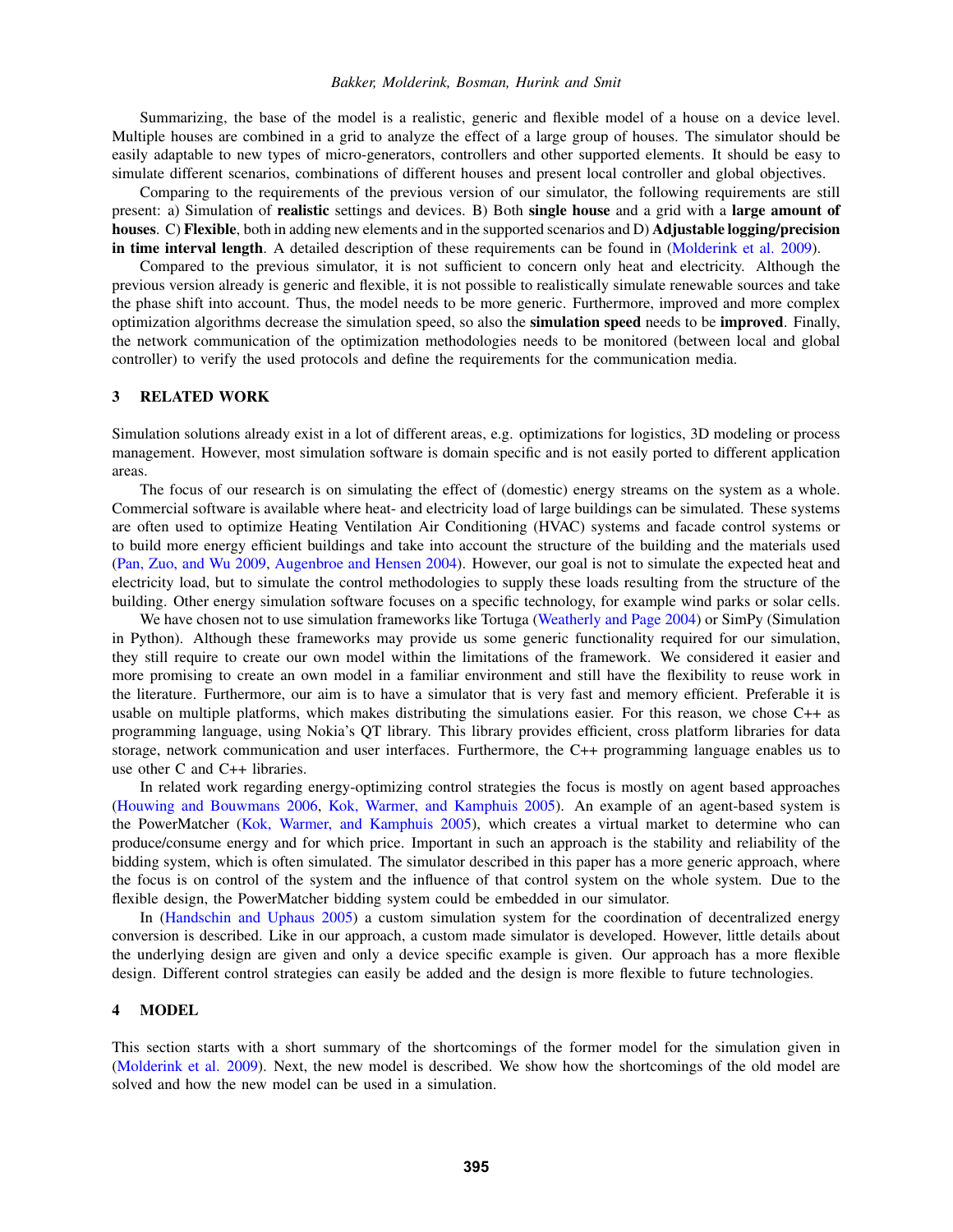The model used for the simulator in (Molderink et al. 2009) is based on electricity and heat only. The goal of the new model is to improve the coverage of the model to be able to model current scenarios and future developments.

The most important limitations of the previous model are that the import of gas is disregarded (the amount and the costs), that it is impossible to model district heating, that it disregards sun and wind energy imports and that it does not take phase shifting of electricity into account. Phase shifting is not only important for islanded houses and islanded neighborhoods, but large phase shift compensations using phase-shifting loads can also decrease efficiency. Therefore, an extended and more generic model is required to cope with the limitations of the previous model. A generic and flexible approach is especially of importance since it is not yet known how future techniques and scenarios will look like.

#### 4.1 An Improved Energy Model for Houses

Instead of taking only heat and electricity into account the model is extended to take various types of energy-related streams into account. More precisely, the new model is based on a set of *energy-types*. All energy streams within a house and energy sources used are seen as streams of energy-types: heat, electricity and gas, but also sunlight, wind, etc. Which energy-types are taken into account can be defined per instance of the model. In the previous model the only energy-types are heat and electricity. This set now can for example be extended with gas, sun and wind, but it is also possible to add reactive power to the set to be able to model phase shifting.

Within a house energy is converted (change type), (temporarily) stored and consumed by devices, where e.g. a hot water tap is assumed to be a heat consuming device just as a television is an electricity consuming device. The previous model distinguishes three different types of devices: 1) Generators generate heat and/or electricity (including grid import/export), 2) buffers store heat or electricity and 3) consumers consume heat and/or electricity. The new model distinguishes four different types of devices within the house: 1) exchanging devices, 2) converting devices, 3) buffering devices and 4) consuming devices.

#### 4.1.1 Devices

The basis of the model are devices and energy streams between these devices: energy of a specific type flows from device to device. Every device does something with the energy-types (exchange, convert, buffer, consume). So, a device is an entity where energy flow in and/or out and where the type of these energy streams is specified.

All devices within the house are modeled individually, since the optimization algorithms to be tested with the simulations optimize behavior of individual devices. Such behavior can for instance be the decision when to run a converting device (e.g. starting a microCHP can help reducing peaks of the electricity import). Similarly, by temporarily buffering electricity, peaks can be shaved or by decoupling the heat production and consumption using a hot water tank, shifting the runtime of a microCHP becomes possible. Furthermore, demand side load management of consuming devices builds on managing individual devices.

*Exchanging devices* exchange energy with the environment. Concerning a house as the largest entity that is modeled, a house exchanges energy with its environment. For most conventional houses this is only electricity that can be imported and exported and gas that can be imported, but some houses also import heat from district heating. Furthermore, also sunlight and wind are modeled as energy imports. We model exchanging devices such that they exchange only one energy-type with the environment.

*Converting devices* convert one or more energy-types into one or more other energy-types. In our model, the amount of energy streaming into these device is equal to the amount of energy streaming out of these devices. However, energy conversions (often) have a certain amount of loss during conversion. This is modeled as a seperate energy stream out of the device. So, a microCHP for example has a gas stream in (100%) and a heat stream (80%), an electricity stream (15%) and loss stream (5%) out.

*Buffering devices* can temporarily store an energy-type. These devices have an energy-type stream in and the same energy-type stream out. This separation of the stream in and stream out is necessary since these streams are not alway shared, e.g. most currently installed hot-water buffers have separate in and out flow circulations. When the in and out stream are shared, this can be enforced by the characteristics of the device. Next to the in and out stream, a separate energy-type stream out can be used for modeling loss.

*Consuming devices* consume one or more energy-types in a certain ratio. For most devices, the amount of energy consumed in a certain time interval (the consumption profile) is a characteristic of the device and is therefore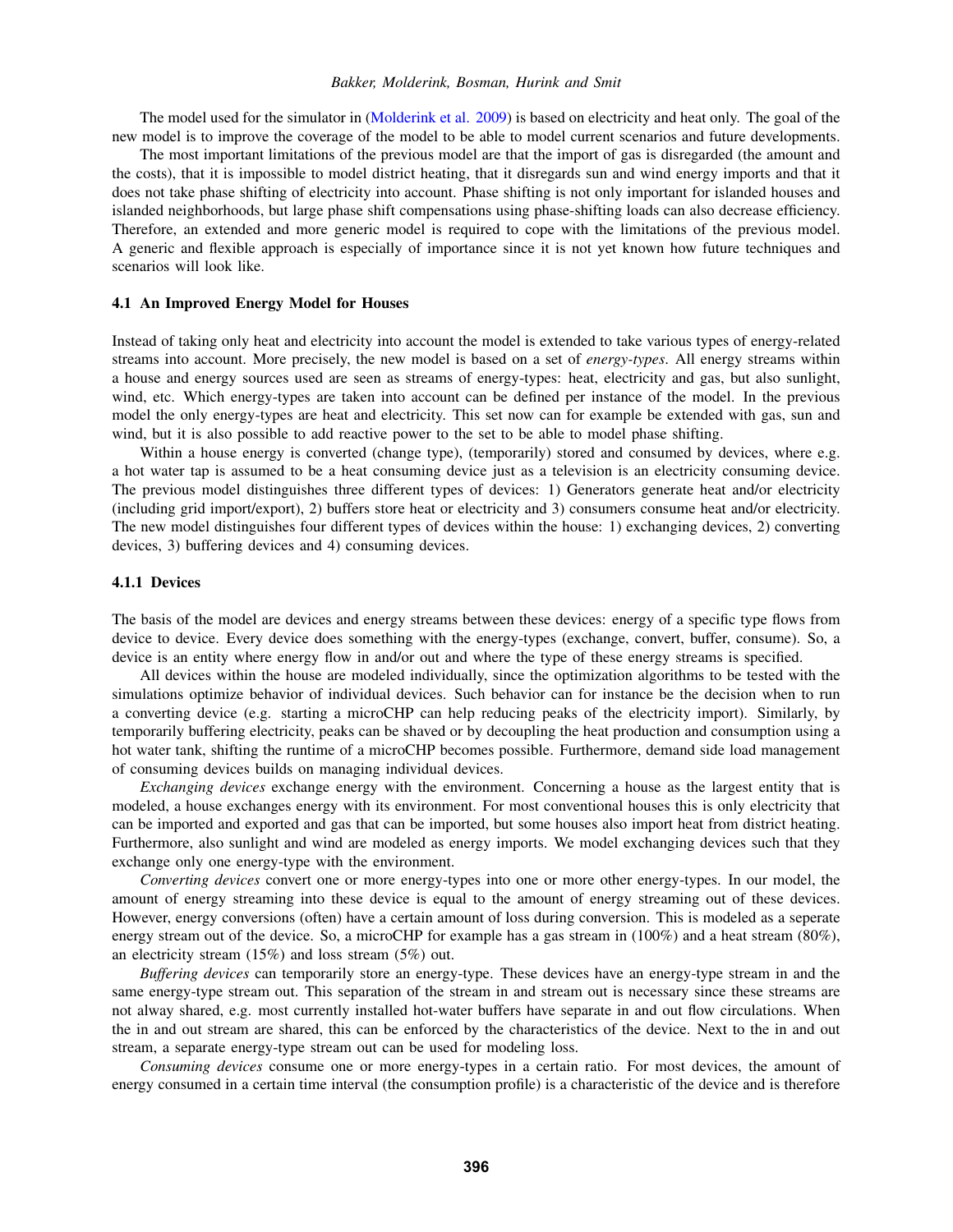defined on beforehand. A *loss device* is also modeled as a consuming device. For this device is not defined how much energy it consumes, it simply consumes all loss (since loss streams are connected to this device).

#### 4.1.2 Limitations and Options

Every device has certain limitations, e.g. the amount of energy it can import, the amount of energy it can convert, etc. Furthermore, within the limitations of the device there are often multiple options possible. Examples are the timestamp a microCHP is switched on to fill a heat buffer or the option to store energy in a battery or not, etc. Every device has a set of possible options *O* (microCHP on/off, buffer charge or discharge and how much) and based on the state *s* of the device (e.g. State of Charge of the buffer) a subset  $O_s$  of the set of options are valid options. A control algorithm needs to decide which option to choose.

The limitations concerning the exchanging devices are the amount of energy which can flow in and out. They are characteristics of the exchanging devices and are modeled within the devices. The decision is how much energy is exchanged, within the bound of these limitations. The amount of every energy-type flowing in and out, as well as the limits, can be defined in kW.

The amount of energy converted by converting devices is often limited. Furthermore, often there are only a few possible levels of conversion (e.g. 0kW, 30kW and 70kW) or conversion regions (e.g. 0-20kW and 65-90kW). The efficiency can differ per level or region. The decision in this case is to choose a valid conversion level out of the set of options. Next, there are fixed ratios between the different input streams (optionally different per level). To calculate the amount of every energy-type flowing out based on the amount of energy flowing in, conversion matrices are used (again optionally different per level). Furthermore, the conversion matrices can depend on the status of the device. For example, a microCHP consumes electricity during startup and produces electricity when it is running at full speed (so it is possible to have energy streams of the same energy-type in and out).

For buffering devices the maximum amount of energy which can flow to or from the buffer depends on the State of Charge (SoC) of the buffer and the buffer size. The loss can also depend on the SoC, so a buffering device needs to keep track of its status too. The decision is how much energy flows in or out the buffer.

The amount of energy consumed by consuming devices is normally fixed during its running. However, when the energy streams are optimized the load of (some) consuming devices can be shifted in time, so it can be decided to switch off a device temporarily.

### 4.1.3 Streams Between Devices

As mentioned before, the basis of the model are devices and energy streams between these devices. Every device has certain energy-type streams in and/or certain energy-type streams out. Each stream consists of a flow of one energy-type. Input and output streams of devices are coupled, so energy-types can flow from one device to another. To manage these flows in a proper way, all devices are interconnected through *pools*. A pool can only transport one energy-type and has no loss. This means that, a pool has to be balanced: the amount of energy flowing in is equal to the amount of energy flowing out.

Every stream of every device is coupled to one pool and each stream in a pool must have the same energy-type. For example, in most houses all electricity producing and consuming devices are connected to one grid in the house. Electricity can flow from every electricity output stream to every electricity input stream. On the other hand, hot water flows from the boiler via a pipe to the hot-water buffer and via another pipe to the consuming devices. Here two "hot water pools" are present in the house, as depicted in Figure 1(a) (and a third one for the loss). Summarizing, within every pool energy-type is transported and every stream is connected to one pool. This introduces a lot of expression power. For example, we can model the situation that (a part of) the house is protected with an Uninteruptable Power Supply (UPS) system. The amount of energy flowing from and to a pool can be limited due to limits in the transportation medium.

### 4.1.4 Complete Model

The complete model of a house combines the four different types of devices and the pools. This enables the possibility to model all energy streams of a complete house. An example of such a model is shown in Figure 1(a). This house consists of multiple electricity consuming appliances, central heating, a heat buffer and a microCHP. This model of the house can easily be extended with e.g. the water stream, the reactive power or PV on the roof.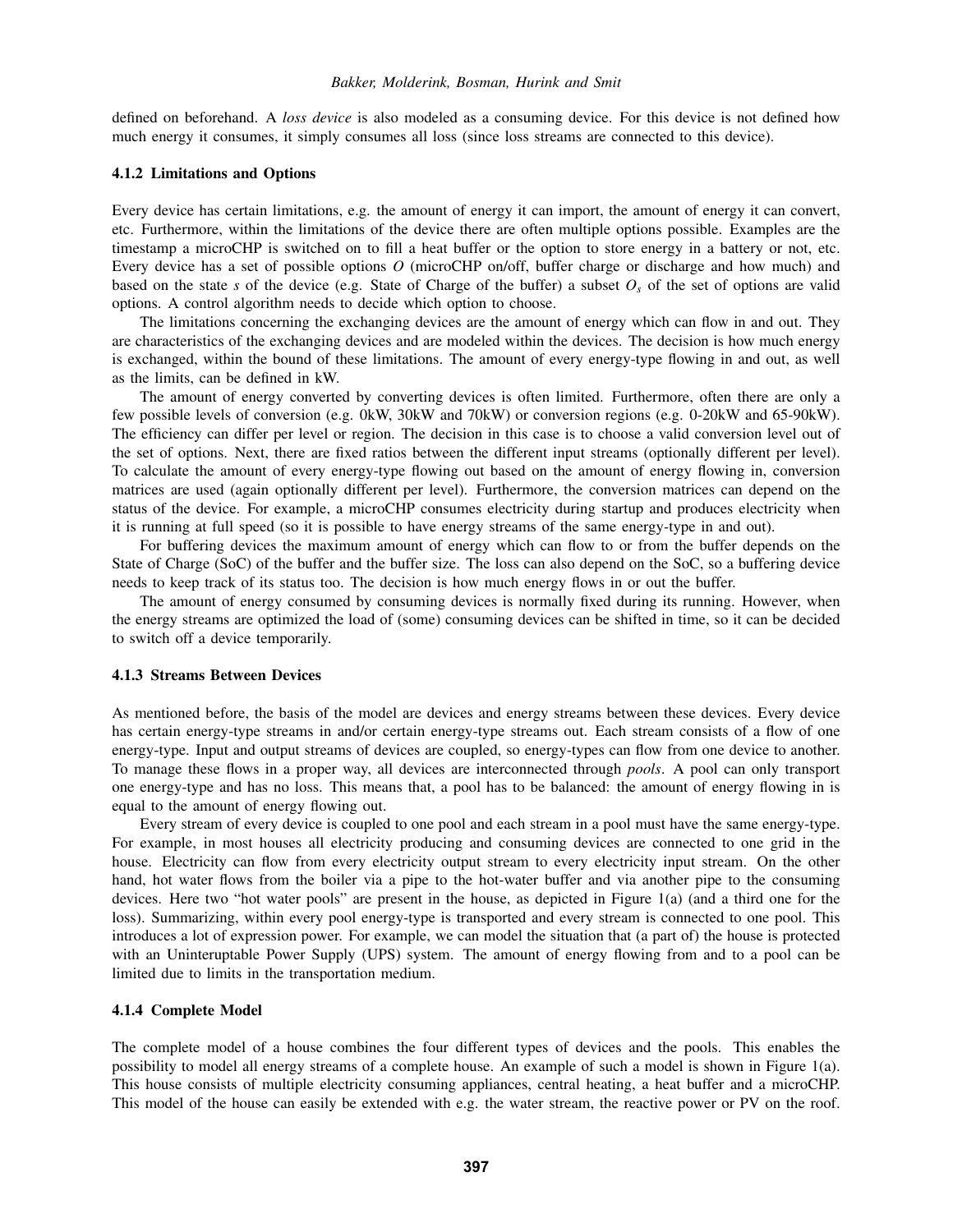

Figure 1: Improved models.

The model has to ensure that the constraints are respected. First of all, the streams should be within the bound of the limitations. Furthermore, the energy flowing in and out a device has to be in balance. The sum of the flows in and out of a converting device has to be zero and the sum of the flows in, the flows out and the change of SoC of a buffering device has to be zero. In other words, for every device a valid option  $\in O_s$  has to be chosen. Finally, the energy streams within a pool have to be in balance, i.e. the sum of flows in and out should be zero. When all the pools and appliances are in balance, the complete energy balance of the house is correct.

The model so far models the devices and energy streams within a house on a detailed level and in a generic way. This is represented by the eight classes to the right in the class diagram in Figure 2 (including the controller that decides for every device which option  $\in O_s$  is chosen). Next, multiple houses can be combined into a grid, similar to the combination of multiple elements into a house. The houses may exchange energy-type streams with the global pools thereby acting as active consumers. This energy needs to be delivered by energy-suppliers. It is possible that there are multiple energy-suppliers per global pool, for example a windmill (with a fixed, fluctuating amount of production) and a conventional power plant. This is shown in Figure 1(b). Such a grid model makes it e.g. possible to analyze (the impact of optimizations algorithms on) the production pattern of a power plant. Also global optimization algorithms communicating with the local optimization algorithms are modeled (see Figure 2).

### 4.1.5 Simulation

The presented model forms the base for simulations of the energy streams within houses over a certain period. We decided to use a discrete simulation instead of continuous simulation. A continuous simulation also requires a continuous analysis and control which is much more complex than taking a decision for a certain amount of time periods. Furthermore, continuous predictions of energy demand and production used within the optimization methods are not useful since the mismatch between prediction and real behaviour can have more impact then when discrete periods are used. Therefore, the actual controller installed in houses also works on a discrete base.

Eventbased simulation is not applicable since 1) the period to decide for is unknown (and therefore e.g. the maximum discharge current of a battery) and 2) events are highly correlated resulting in a lot of events for which the whole system needs to be analyzed (e.g. a high discharge current of a battery changes the status of the battery quickly resulting in an event). When there are a lot of such events, the advantage of eventbased simulation over discrete simulation has almost disappeared.

For a discrete simulation the simulation horizon is discretisized resulting in a set of consecutive time intervals. The number of intervals depends on the length of the planning horizon and the chosen length of the time intervals, e.g. a five minute timebase and a 24 hour horizon results in 288 time intervals. The model describes the status of the house on one moment in time, gives the limits for the following time interval and decides the amount of energy flowing in the following time interval.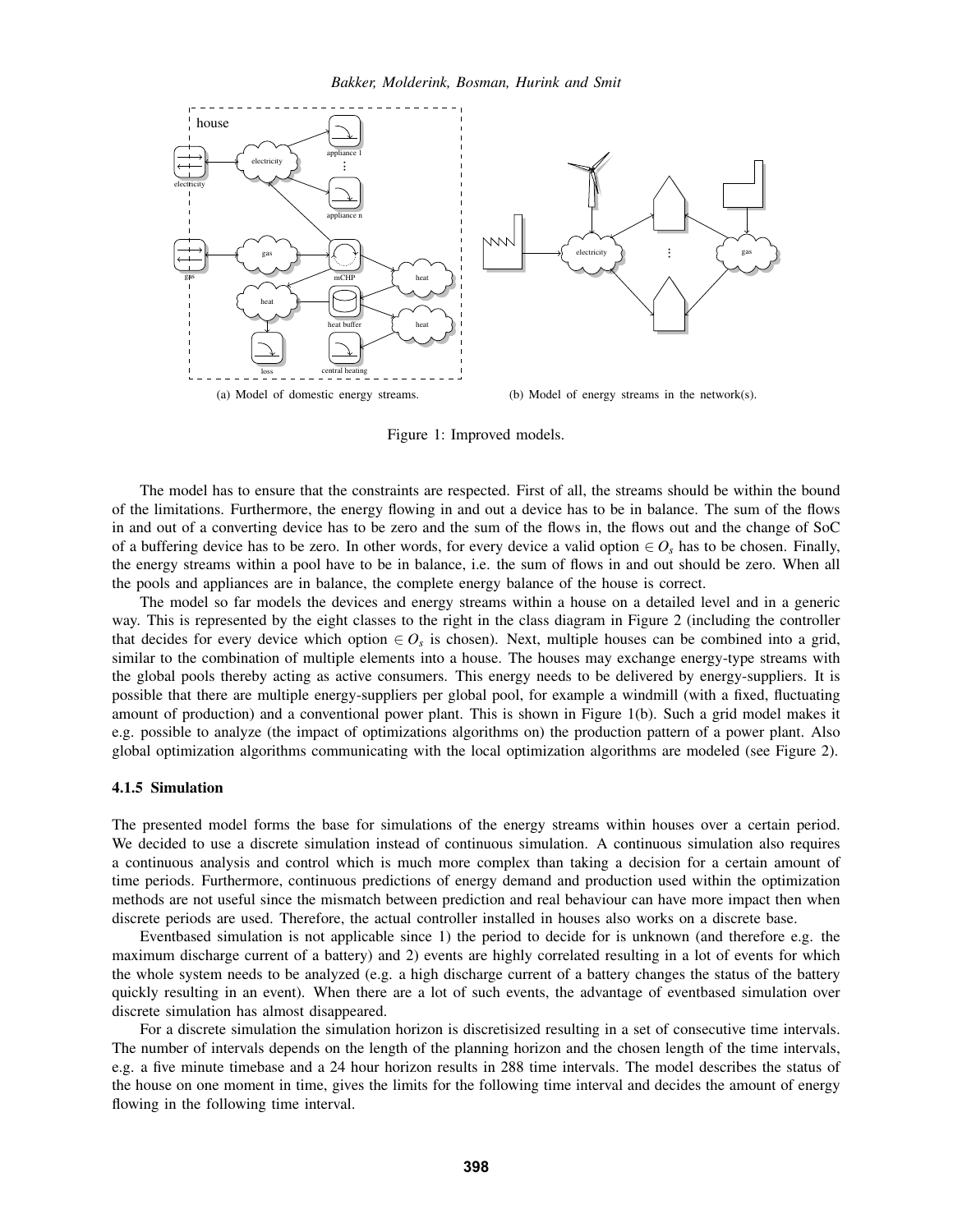*Bakker, Molderink, Bosman, Hurink and Smit*



Figure 2: Design of the model and the network architecture.

In every time interval the model has to choose a valid option for the devices and the pools have to be in balance. In a normal house without intelligent control as described in Figure 1(a), the heat consumption just appears, i.e. the demand is not known in advance to the controller (e.g. a resident takes a shower). The heat demand is supplied by the heat buffer. A controller decides when to start the microCHP, i.e. when the heat buffer level drops below a certain level the microCHP is started. In a normal house the electricity consumption also just appears and together with the runs of the microCHP this gives a total electricity flow in the house. Using the current electricity infrastructure, the electricity surplus or shortage is simply exchanged with the grid. In other words, the only decision to be taken is when to start the microCHP and that decision is based on the level of the heat buffer. To simulate this basic situation, a basic *control algorithm* is added to the simulator. This control algorithm is during normal circumstances, as described in Figure 1(a), only reactive and straightforward. More sophisticated control algorithms also optimize runtimes of converting and consuming appliances and make smart use of the buffers. The overall import/export pattern of energy-types of a fleet of houses can be analyzed by combining a lot of houses into a grid where each house exchanges energy-type streams with the global pools. To reach a certain global objective with a fleet of houses, e.g. a certain overall consumption profile, the local controller communicates with a global controller, optionally in a hierarchical way.

#### 5 DISTRIBUTED EXECUTION OF SIMULATOR

The new model is far more flexible and versatile, but it also comes with a cost of a higher complexity. The computational intensity of a single simulation has increased significantly. To keep the simulation time within reasonable limits, the computation has to be split in smaller parts and distributed over multiple computers via a network. Looking at the entities in the model, the model has a lot of oppertunities for parallelization. Each house is independent of one another, allowing these entities to be simulated on different machines. Furthermore, within a house, a house controller has to decide which options are chosen for each device. Once this decision is made, devices may need to update their internal state. These updates can all be performed in parallel.

For this reason, the simulation model is extended with a server-client model (see Figure 2). The server has three tasks. The first task is the configuration of a simulation. A configuration consists of a grid and a possible grid controller. A grid consists of a group of (different kinds of) houses. A house consists of multiple devices, where each device is connected to one or multiple pools. As mentioned earlier, each house has a house controller.

Each entity, e.g. the grid, house controllers, devices etc., can be configured within the GUI at the server. Once a configuration is built, it can be simulated. When a simulation is started at the server, it automatically distributes the houses configured in the grid into so called 'subgrids' and sends the configuration for each subgrid to each connected client.

During simulation, information is exchanged between the server and the clients. The server is responsible for keeping clients in sync, since some clients may be faster than others.

When all clients are finished, the server is responsible for aggregating all local simulation results into a global simulation result. When all data is aggregated, it can be analyzed on the server. Since the amount of data can be quite substantial, simulation results are kept at the clients as much as possible. Only the relevant information required to aggregate (sub)grids and information about the simulation results are requested by the server. For example, all houses, controllers and devices can generate simulation results. On the client, these results can be displayed in the GUI via text or plots. The GUI needs to know which information can be displayed and on which client this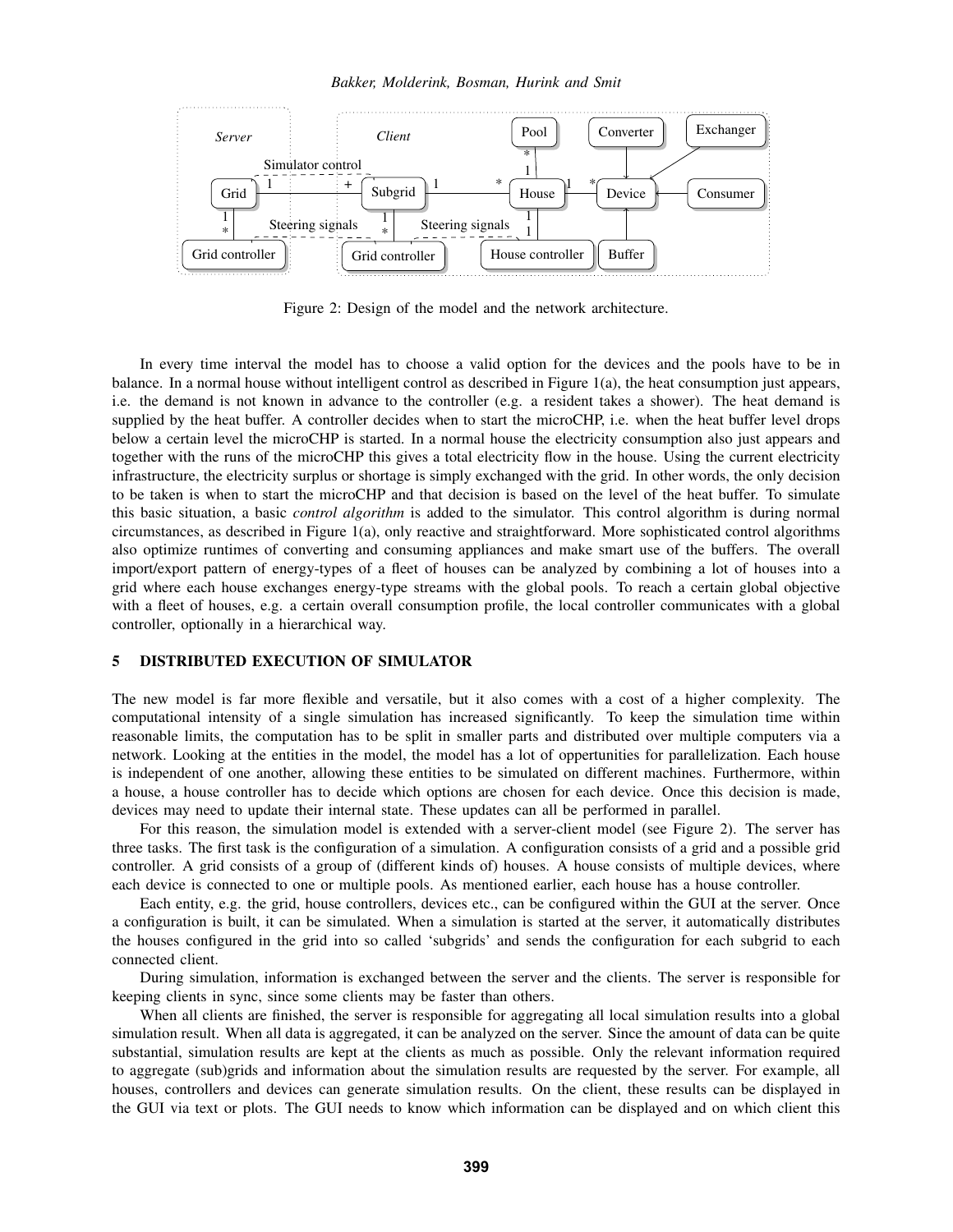information is available. When certain data is requested, the server looks up the origin of the information and sends a requests for the information to the client. This minimizes network traffic and the amount of required memory at the server. When a simulation has to be saved (to disk) for later analysis, all received information is stored directly to disk, minimizing the amount of data stored in memory.

The division of the grid into multiple subgrids enables the possibility to create an hierarchical structure. For example, multiple neighborhoods can be simulated. Each neighborhood consists of a mixture of different houses with different usage profiles. This mixture of neighborhoods can be divided into different subgrids, which can be simulated at different clients. The grid controller at the server cooperates with the grid controller of each subgrid on the clients. Each grid controller of a subgrid cooperates with both the main grid controller and each house controller. An example of such an hierarchical approach is the the creation of a virtual power plant. The goal here is to optimally control a large group of micro-generators, like microCHP appliances, to generate a certain amount of electricity. Objectives can be to minimize purchase costs of energy retailers or to ensure stability on the electricity network. Due to the large size of the fleet, it is impossible to optimally control the fleet centrally (Bosman et al. 2010). By dividing the whole control system in smaller subsystems, the subgrid controllers and house controllers can optimize the runtime of the micro-generators within the subgrid. The approach leads to a faster, more scalable system.

The added network stack provides an interface to facilitate the communication between the controllers. Another advantage of this approach is that also the communication requirements between the controllers in a real life setting can be analyzed. For example, characteristics of a certain communication medium like GPRS can be emulated. All data sent between the controllers can be sent via this emulated communication channel. Communication properties like delay, packet loss or limited bandwidth can be simulated. Using such an approach, the amount of required bandwidth or the fault tolerance of the controllers can be determined.

## 6 IMPLEMENTATION AND VALIDATION

As mentioned earlier, the simulator is built in the C++ programming language. A simulation consists of a grid, in which multiple (types of) houses are present. Each house has a set of devices and pools (see Figure 2). For each model-entity in the figure, a separate class is built. Flexibility is obtained by defining the devices and controllers as abstract classes. In the abstract classes minimum required functionality is implemented such that all requirements of the model are met. An implementation of an actual element consists of a class that extends the abstract class and implements the abstract defined functionality. Optionally, standard behavior can be adapted by overriding the corresponding functions. In this way the class implements the specific behavior of the element.

Although all devices have the same interface so that they can be treated equally by the controller, still four pre-defined subclasses of devices are specified. All buffers for example have a certain State of Charge, while all consuming devices have a certain demand profile determined by human behavior. All device-category specific basic behavior is implemented in the abstract classes representing Converters, Exchangers, Consumers and Buffers. Using such an approach, only limited amount of code has to be written to add a new device type to the model. To add a new device, only roughly 100 lines of codes have to be written to add a new device implementation.

Up to now, a High Efficiency Boiler, a WhisperGen microCHP appliance and a GenericConverter class are available converters. The first two classes represent real life-appliances with their device specific characteristics. For example, a WhisperGen microCHP appliance has limitations on the runtime like minimum runtime and minimum cool-down periods. The GenericConverter class is a very basic implementation which can convert one energy stream into another with a configurable efficiency, which can be used for converters without state.

The group of available consuming devices are generic appliances and a freezer. A freezer keeps tracks of the internal temperature and based on this temperature the electricity demand is determined. A generic appliance can model appliances which have a certain predefined demand profile. For example, a lamp has a fixed pattern once it is switched on. Generic appliances can be configured to have a fixed demand profile, consuming one or multiple energy-types. Their actual demand is determined by the demand profile and the moment in time at which these devices are switched on. On the start time and runtime of these appliances a stochastic variation can be added to model more realistic user profiles.

A Gledhill heat store and an implementation of the Kinetic Battery Model (KiBaM) (Manwell and McGowan 1993) are available buffer devices. The heat store can be configured to be of different sizes. Using this parameter, the effect of the size of the heat store can be analyzed. The KiBaM models a realistic battery, emulating the characteristics of a real battery.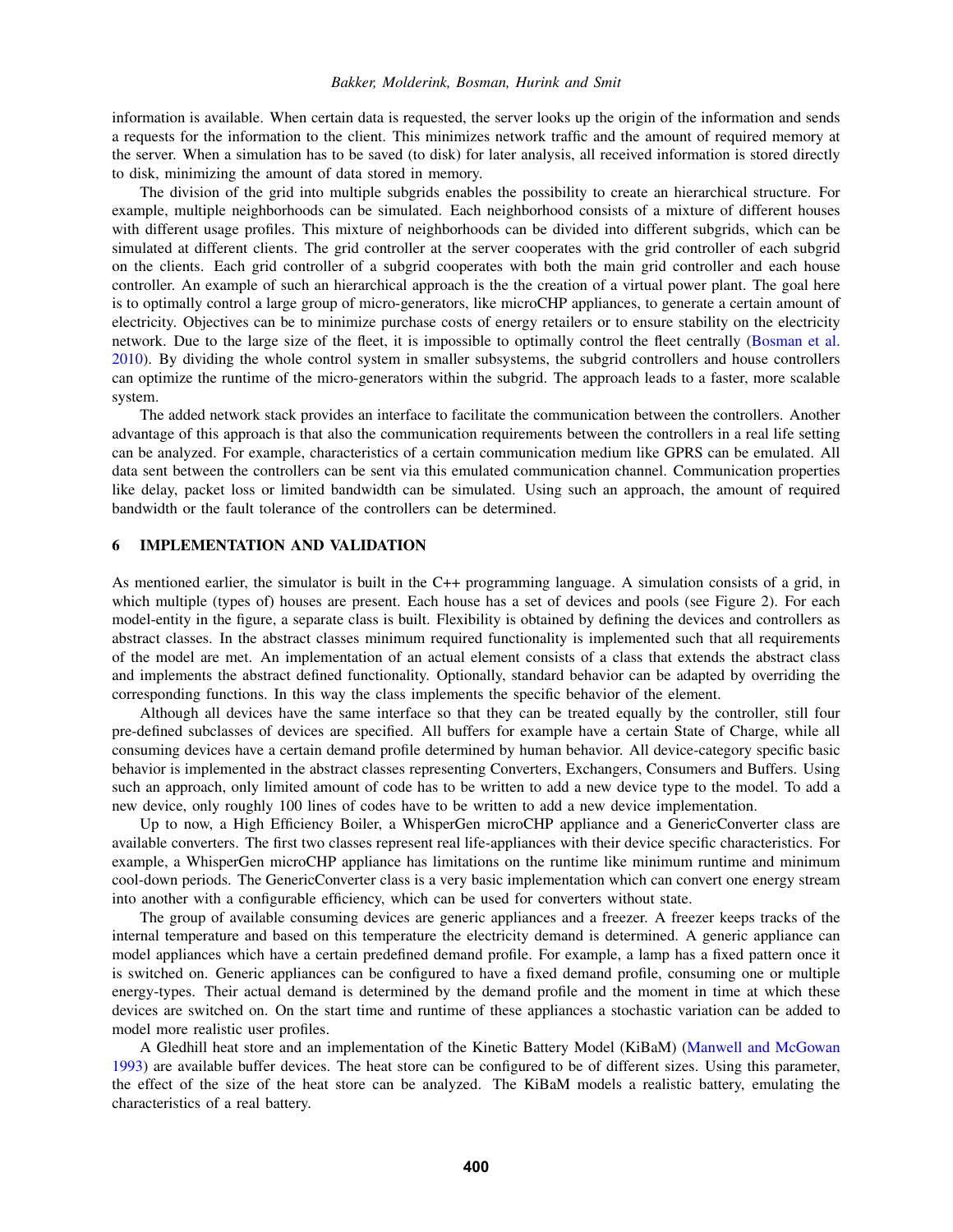Only a single exchanging device type is implemented. Each exchanging device can exchange one energy carrier. For each time interval of the simulation, a limitation on the amount of energy that can be exchanged can be configured. For example, a electricity connection to a house can be limited to 35A or the amount of wind imported to the house can be set to a predefined pattern.

#### 6.1 Simulation Workflow

As mentioned earlier, a simulation can be configured. Each instance of a class within the model is responsible for generating a GUI element so that device specific parameters can configured. In the GUI, a grid can be constructed by defining which houses and how many of each house type are present in the grid. For each house it can be configured which devices and pools are present and the connection between devices and pools can be configured. Furthermore, house specific attributes like the usage of consuming devices can be configured per house.

Once a grid is configured, it can be simulated by dividing the grid into subgrids and sending the subgrids to each client. Once each client is configured, the simulation is started and the first time interval is simulated. During the simulation of a time interval, each controller performs its specific tasks and each model entity is requested to update its state. The completion of each time interval of all clients is reported back to the server to keep all clients in sync. After the last time interval, all information required at the server in order to aggregate the subgrids results and to be able to display the simulation results is sent to the server. Here, the user can interact with the GUI to display or save the simulation results.

#### 6.2 Protocol

One of the requirements of the improved simulator was the ability to simulate larger groups of houses. By distributing the houses over multiple computers, the memory and computational requirements of the simulation are spread over multiple computers. To make the approach scalable the network overhead has to be limited, requiring a fast and efficient protocol.

Since a simulation is distributed over multiple computers, all information required for a simulation has to be available at each client. As a consequence, the protocol has to thus be able to distribute all required information prior to the construction of the (sub)grids, houses etc.

Based on the flow of a simulation, a protocol between the server and the client is developed. After connecting, a welcome message is sent to confirm that a simulation client is connected and not some random process.

When the user selects a simulation configuration to be simulated, the server automatically distributes the required houses over the connected clients. Simulation configurations are simple files, which can be easily transferred. For each client, a new configuration file of the subgrid is created, and information about this file is sent via a SimulationMessage. When the client retrieves this SimulationMessage, it first looks if it has a cached version of the configuration file. If it has a cached version, it has to check whether this file has been changed since it was obtained. This is done by sending a ConfigInfoMessage, which contains the filename of the configuration and a hash of its contents. When the server retrieves a ConfigInfoMessage, it constructs a ConfigInfoMessage from it's own configuration and sends it back to the client. When the hashes are equal, the file is up-to-date.

If the hashes are not equal, or when the configuration file did not exist at the client, a RequestConfigMessage is sent. When the server receives such a message, the file is read from disk, compressed and sent to the client. Once the configuration file is up-to-date at the client, it is scanned for dependencies. For example, a grid consists of houses and houses have their own configuration (files). For each dependency, their configuration files are exchanged in a similar way. When all configuration files are up-to-date, the client confirms it has finished the configuration phase by sending a SimulationMessage to the server.

When all clients are configured, the server sends a TickMessage to simulate the first tick. Each client simulates the time interval and when it is done it confirms replying with a TickMessage. The server waits for all clients to confirm their tick, and then sends a new TickMessage to each client. This way, all the clients stay in sync with each other, which is required when simulating a global optimization algorithm.

When all time intervals are ticked, a StoreResultsMessage is sent. During this phase, statistics and information about the whole simulation are calculated at the clients. The completion of this phase is confirmed by each client with a ResultsInfoMessage. This ResultsInfoMessage contains information about which simulation results are available at the client. Note that all the results are still stored distributed over the clients. The server only collects where the information is stored.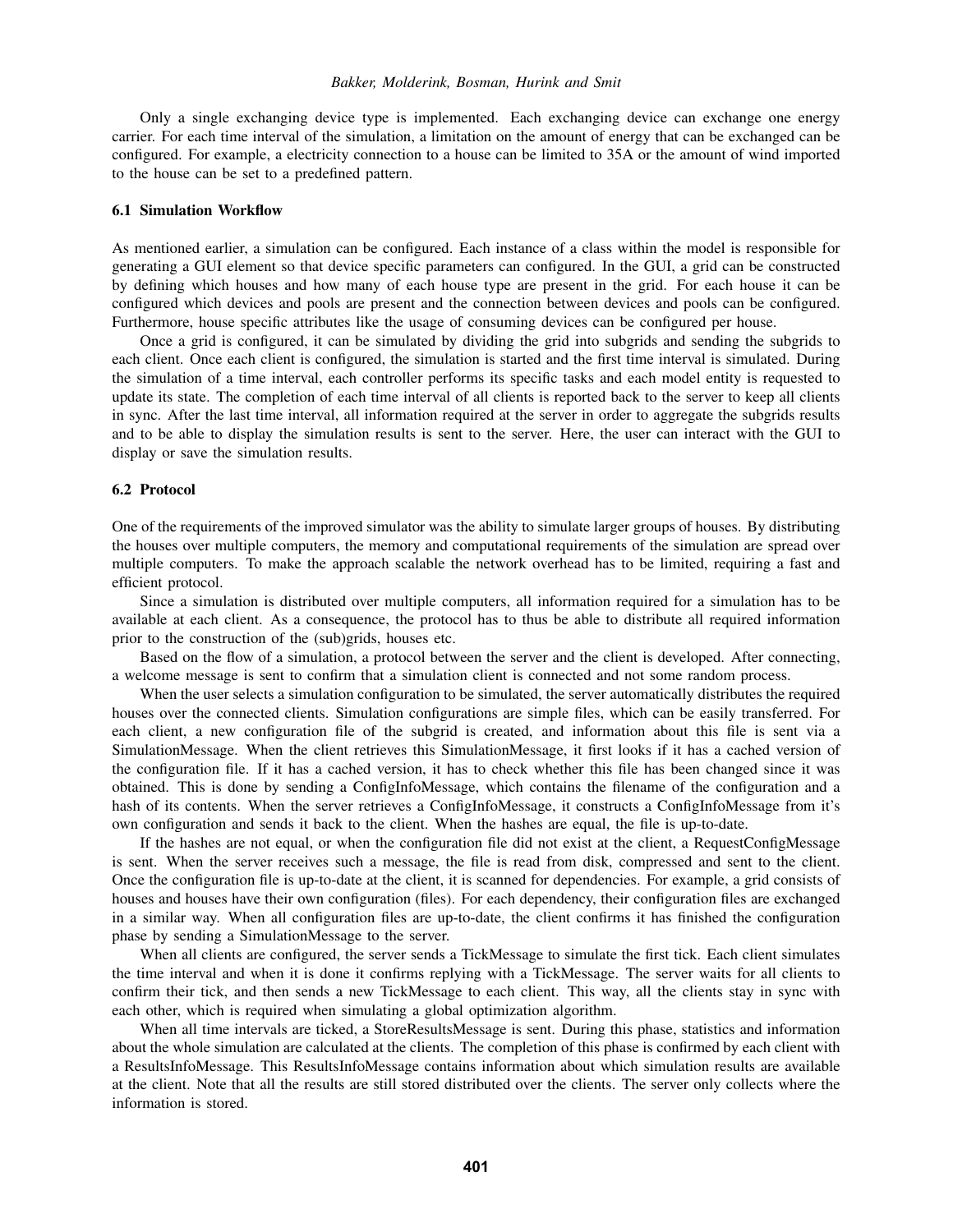

(a) Planning of microCHPs based on predictions. (b) Realisation of microCHPs running based on real heat demand.

Figure 3: Results simulation interaction local and global controller.

Since the grid is split up into subgrids, the server combines the subgrids into a global grid by aggregating the data. When data of a house or grid is required, the server requests the data by sending a RequestDataMessage to the client which has this data. The client sends the required information to the server with a DataValueMessage. After aggregating all subgrid data into a global grid, the GUI on the server is informed that the simulation has completed.

When the simulation has to be saved to disk, or when information about the simulation has to be displayed in the GUI, the server requests the required data from the clients on demand. This way, the amount of memory required on the server and the amount of data transferred over the network is limited.

By disconnecting the client, the simulation results are discarded at the client. Since it might be possible another simulation has to be executed, the client automatically reconnects to the server, and the process starts again from the beginning. Using this approach, a client can be installed on many machines, creating a large cluster of simulation clients. Since the discovery of the server is completely automatic, no user interaction at the client is required.

#### 6.3 Validation

As mentioned in previous sections, the amount of energy that flows during a time interval is determined by the energy demand, the amount of available (stored) energy and the production capacity of the producers. The house controllers are responsible for selecting the right set of options during simulations. As described in (Molderink et al. 2010), the model can be expressed using a mixed integer problem (MIP). Using this approach, the validity of the model can be ensured by adding the proper constraints to the MIP. For example, the balance within the pools can be easily expressed by requiring the sum of the energy flow in the pool to be zero.

The correctness of the implementation of the other classes is checked using unit testing.

# 7 RESULTS

To test the simulation, two different simulations are executed. The first one is a simulation of ten houses using global and local controller with as global objective to prevent too high production. Such a scenario was the goal of the previous simulator. When this scenario can be simulated the simulation capabilities of the previous simulator are covered. The second simulation uses the same houses but different grid sizes to tests the simulation speed.

#### 7.1 Interaction Local/Global Controller

The ten houses used for this simulation are the houses shown in Figure 1(a). Each house consists of multiple electricity consuming appliances, a heat consuming appliance (central heating), a heat buffer and a microCHP. The objective is to act as a Virtual Power Plant: a on beforehand determined planning of the runtimes of the microCHPs should be met. The planning is based on prediction of the heat usage. A more detailed description of the scenario and the local and global optimization algorithms can be found in (Molderink et al. 2009). The results are shown in Figure 3. First of all, it is possible to run this simulation so the capabilities of the previous simulator are covered. Furthermore, the results of the schedule are much better than with the previous simulator, there is less deviation from the planning. This is caused by some optimizations in the local controller (especially improved parameters for the cost functions). All deviation from the planning is now only caused by prediction errors.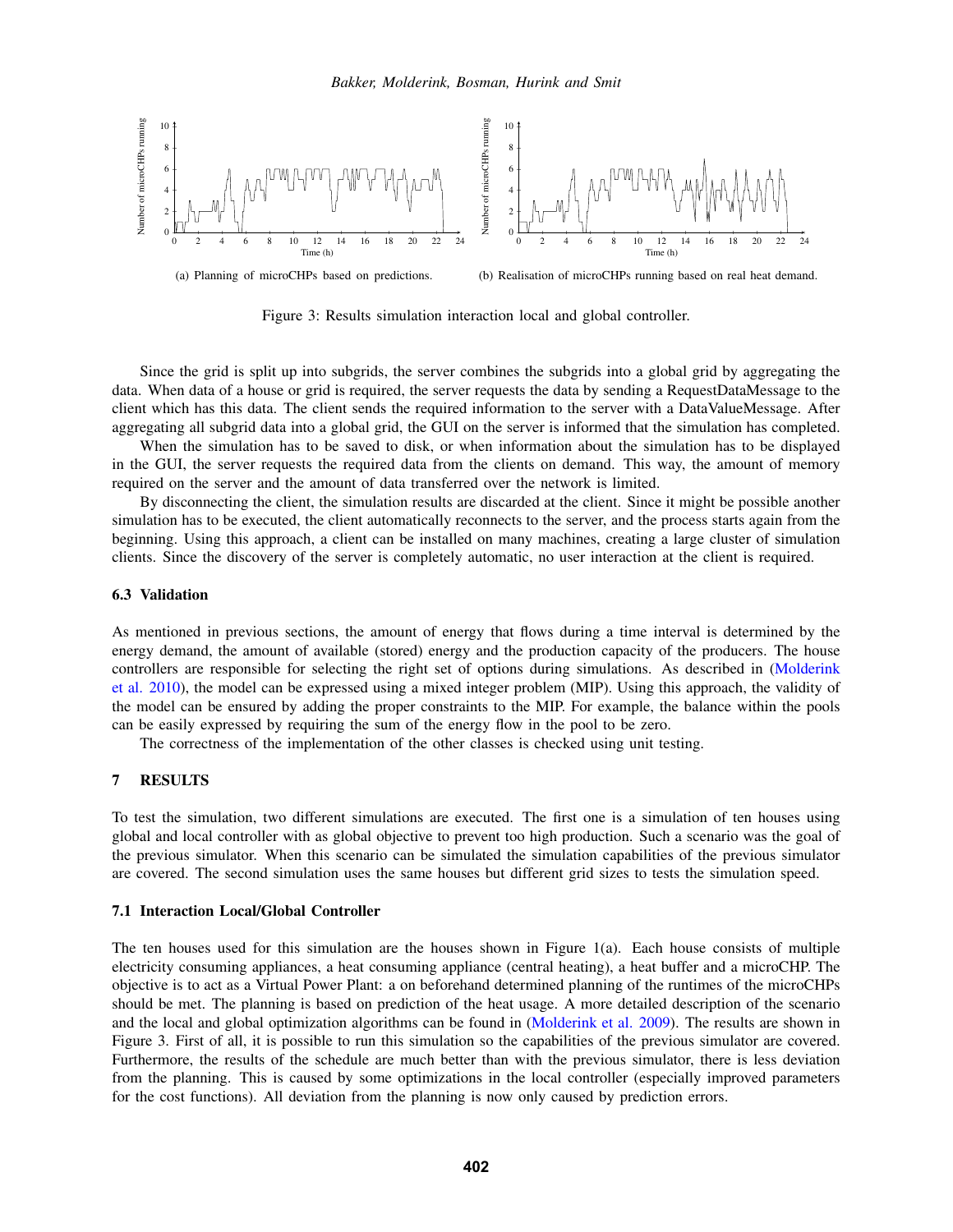|                        | 1 house | 100 houses | 500 houses | 1000 houses |
|------------------------|---------|------------|------------|-------------|
| standalone             |         | 47         | 234        | 490         |
| network, one client    |         | 50         | 246        | 491         |
| network, two clients   |         | 28         | 123        | 245         |
| network, three clients |         | 20         | 88         | 170         |

Table 1: Simulation speed (seconds).

## 7.2 Simulation Speed

To simulate a large fleet of houses a lot of computational power is required. This is especially caused by the local control algorithm that is executed every time interval for every house. To measure the speed and the influence of the network layer the above described scenario is simulated for 1, 100, 500 and 1000 houses. It is simulated using the standalone version, the network version with one client (measuring network overhead) and the network version with multiple clients with similar specifications to analyze the speedup. Due to some memory optimizations in the code, the memory usage is no limitation anymore. The memory usage stays within a couple of hundreds of megabytes.

The simulation times are shown in Table 1. It can be seen that the network overhead is negligible for large simulation instances and the speedup using the network version is significant. Simulating larger instances leads to less network overhead, since the aggregation of the subgrids is determined by the amount of clients, not the amount of houses. Due to the synchronization in the protocol, the speedup is limited to the slowest client.

### 8 CONCLUSIONS

Results show that the same scenario as used in (Molderink et al. 2009) can be simulated in the new model and that the performance of the evolved house controller yields to better results. Furthermore, the extended model presented in this paper shows enough expression power to simulate more future energy improving technologies. Especially the general and flexible interface to create a control strategy gives room for good analysis of the impact of different control algorithms. The requirements set in Section 2 are met, although the simulation time of the simulator still has room for improvement. The added network layer results in a speed-up almost similar to the amount of clients used, yielding to acceptable simulation times. Furthermore, the added network layer allows the analysis of network requirements of different control strategies.

## ACKNOWLEDGEMENTS

This research is conducted within the Islanded House project supported by E.ON UK and the SFEER project (07937) supported by STW, Essent and Gasterra.

#### **REFERENCES**

- Augenbroe, G., and J. Hensen. 2004. Simulation for better building design. *Building and Environment* 39 (8): 875 – 877. Building Simulation for Better Building Design.
- Bosman, M., V. Bakker, A. Molderink, J. Hurink, and G. Smit. 2010. On the microCHP scheduling problem. In *Third Global Conference on Power Control and Optimization*: IEEE.
- de Jong, A., E.-J. Bakker, J. Dam, and H. van Wolferen. 2006, Juli. Technisch energie- en CO2-besparingspotentieel in Nederland (2010-2030). *Platform Nieuw Gas*:45.
- Hammerstrom, D., R. Ambrosio, T. Carlon, J. DeSteese, G. Horst, and R. Kajfasz. 2007, July. Pacific northwest gridwise testbed demonstration projects, part i and ii. Pacific Northwest National Laboratory.
- Handschin, E., and F. Uphaus. 2005, June. Simulation system for the coordination of decentralized energy conversion plants on basis of a distributed data base system. In *Power Tech, 2005 IEEE Russia*, 1–6.
- Houwing, M., and I. Bouwmans. 2006, December 4-8. Agent-based modelling of residential energy generation with micro-CHP. In *2nd International Conference on Integration of Renewable and Distributed Energy Resources, Napa, CA, USA*.